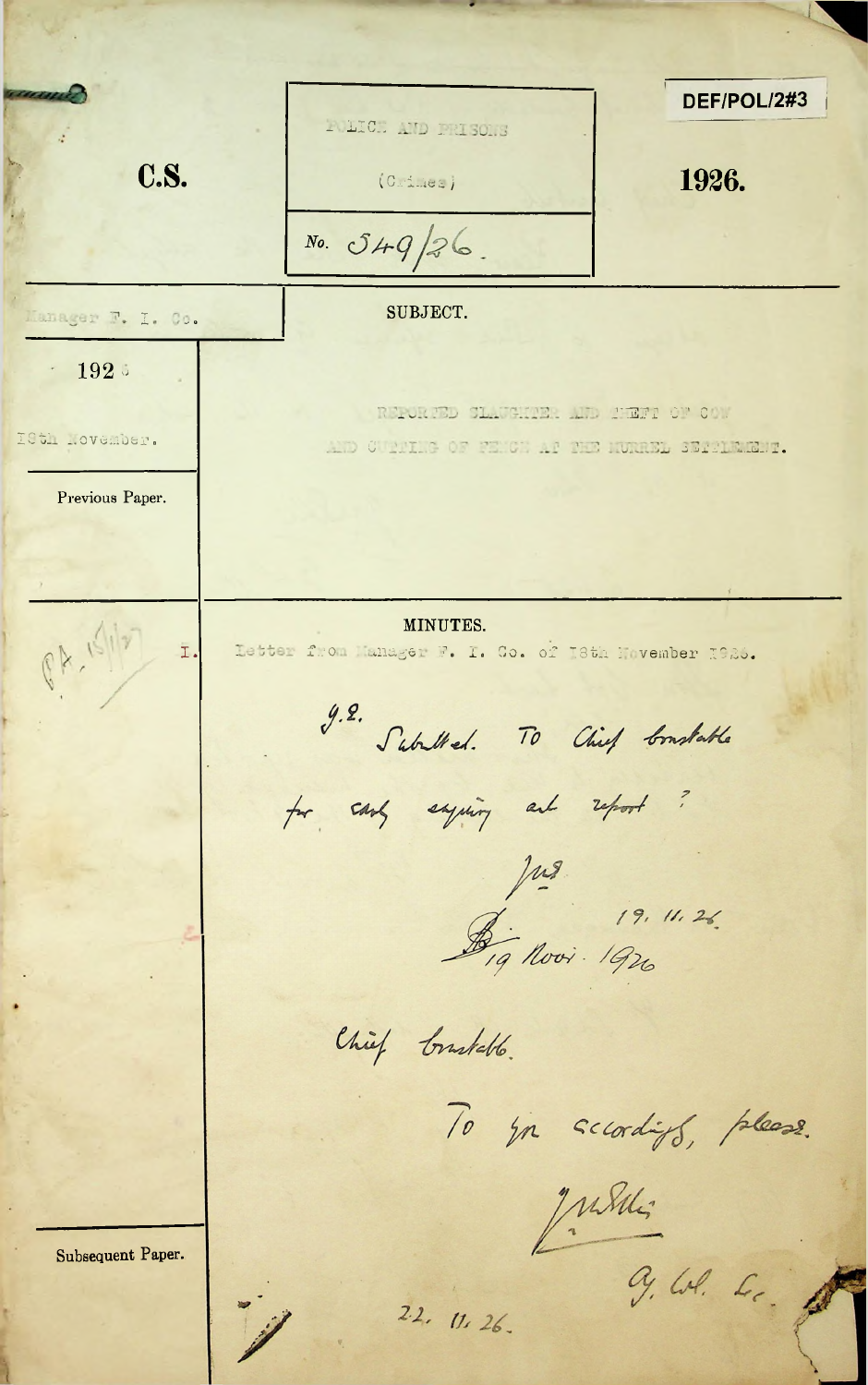Lette from hanger 7.1. bo. ltd. of 30 Dec. 19 de 2. trimuli from bhief bonstable of 31st Dec. 1926. 2.

Chief Contable. Please state whe the allyed outrages to which reference is made in red ! When fint brought to the wolle of the Police. Julien 3. Col. la  $2.627$ Don led Sect sir, suis matter was reported<br>berbally to me by the manage of the<br>f. I. Com on the evening of the 18 how 1926  $rac{647}{6}$  to Monager, I.I. Co. Rel - 6.1.1927. 3.

I Shimmed the a droft letter.

Jul 6 1.27.<br>A 6 Jany 1927

in Celles.

Chief Embable

 $70 \sqrt{9}$ 

6.427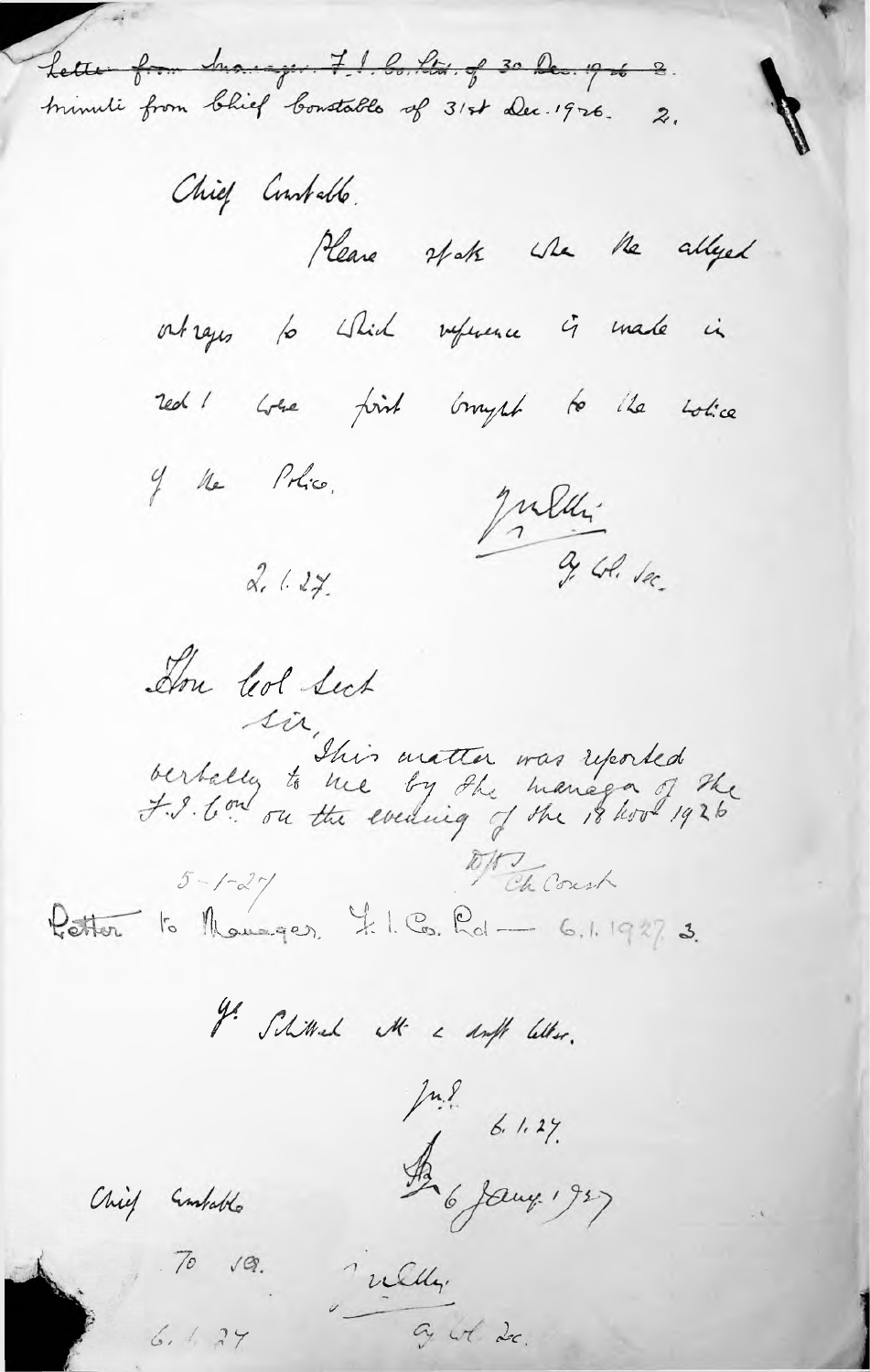## The Falkland' Islands Co.Ltd.

Stanley. Falkland Islands.

18th November 1926.

Sir,

SEC ETAR TO

SN07.1926

KLAND ISLAN

I shall be obliged if enquiries may be made by the Police concerning two occurrences on our Port Louis Section,

that one of his cows has been driven down to the beach slaughtered and taken away.  $f(1)$ . Our Shepherd' at the Murrel House, J.Biggs, reports

(2). Mr Langdon this day reports that the Boundary Fence between this Company and 0.Bender on the North side of the Murrel River has been deliberately cut in of wilful'destruction as there is no object in cutting the fence at all. a position well off the track. This can only be a case

I enclose a piece of the wire on which will'be seen the marks made by a sheath knife used in cutting the wire.

I am,

Sir, Tour obedient servant,

Manager. **k** 'J

The Honourable

**The** Colonial **Secretary.**

STANLEY.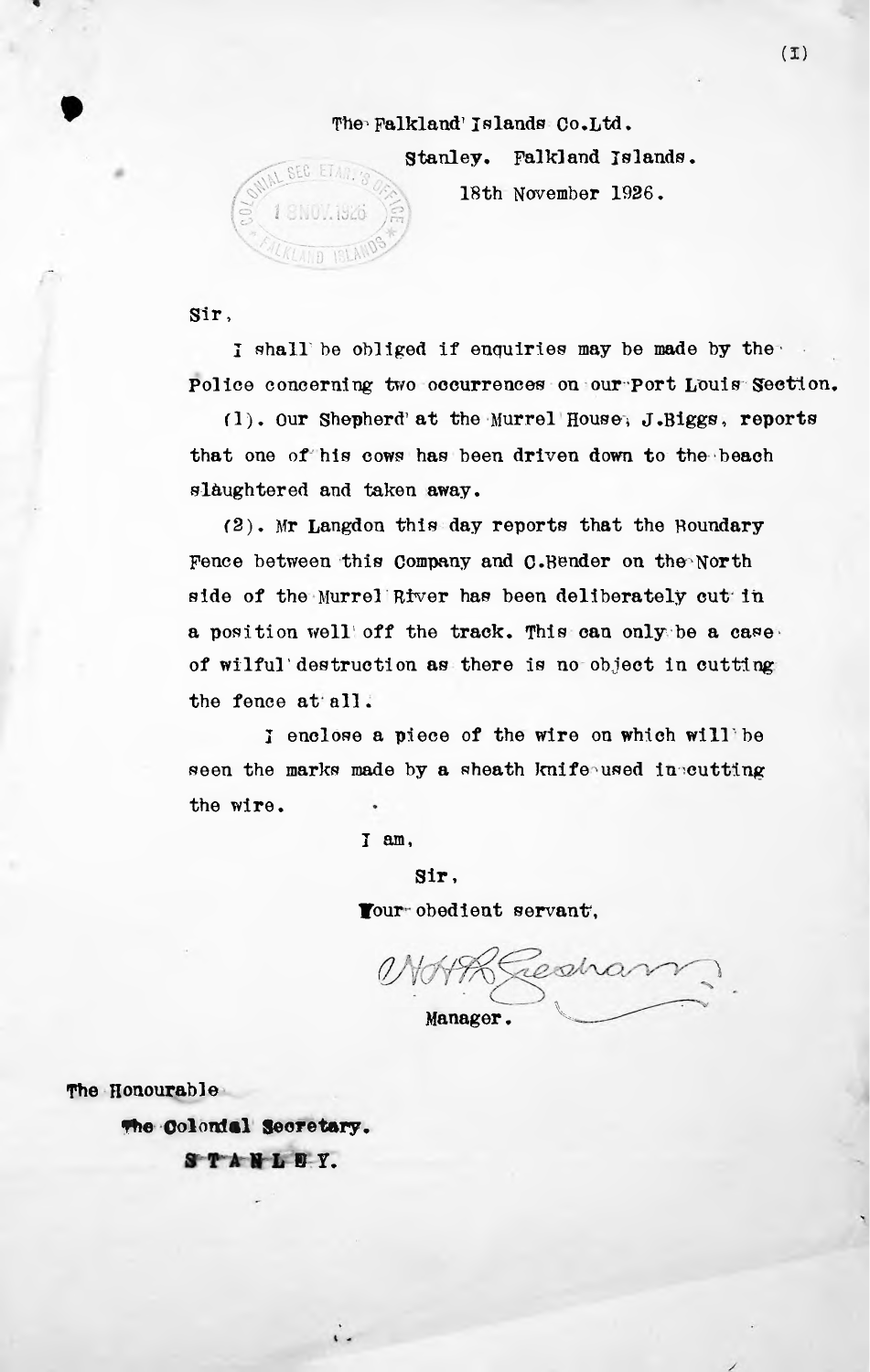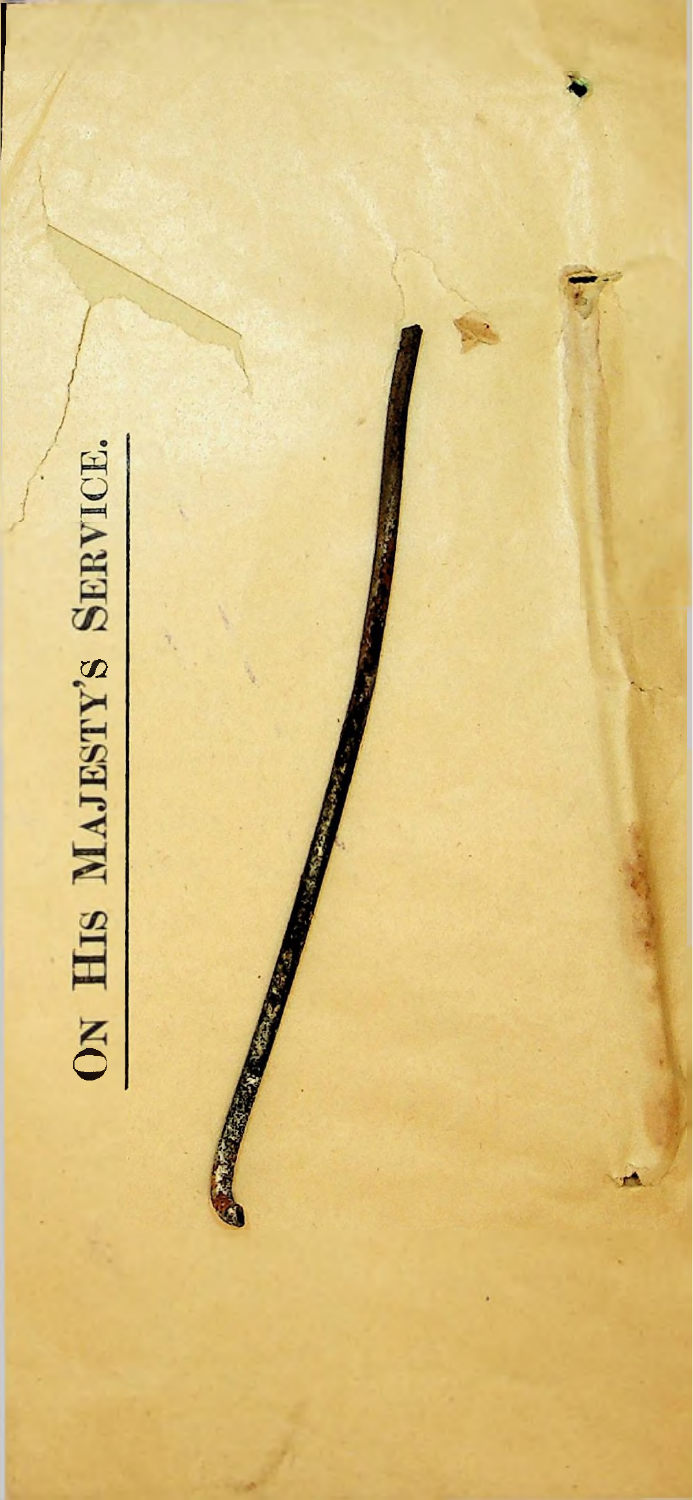VIII Tôlice & Prison o et Dec 1926 Hon Col Sich. sit, I regret holding this paper<br>so long, this I mustioned vertaley to you before, I made enquiries of Mr. John Biggs shepherd at the Murrel Howse of he informs<br>in he last seen this Cow about the end I at that time the schooner "Sunna" was<br>andered in sparrow Cove for three or fur<br>days, there was beevy drinking going on<br>beard, and Cattle was seen to be graying on<br>the shore close by where the echooner was of June. this schooner proceeded to see bound for Cliki, and returned to stanley owing to had westher. The Cutter "Indiania was alongside this I am of the opponion that the clear of this schooner slaughtered this animal, owing to The fact hat they were andwired in Sper love three or four days, when she shipped her moornings closer into shore. I regret that up to the present, the Solice<br>cannot find any trace of any person to side of the Murrel River between the 7860 And P. Bender. The shepherd at the Murrel House enforms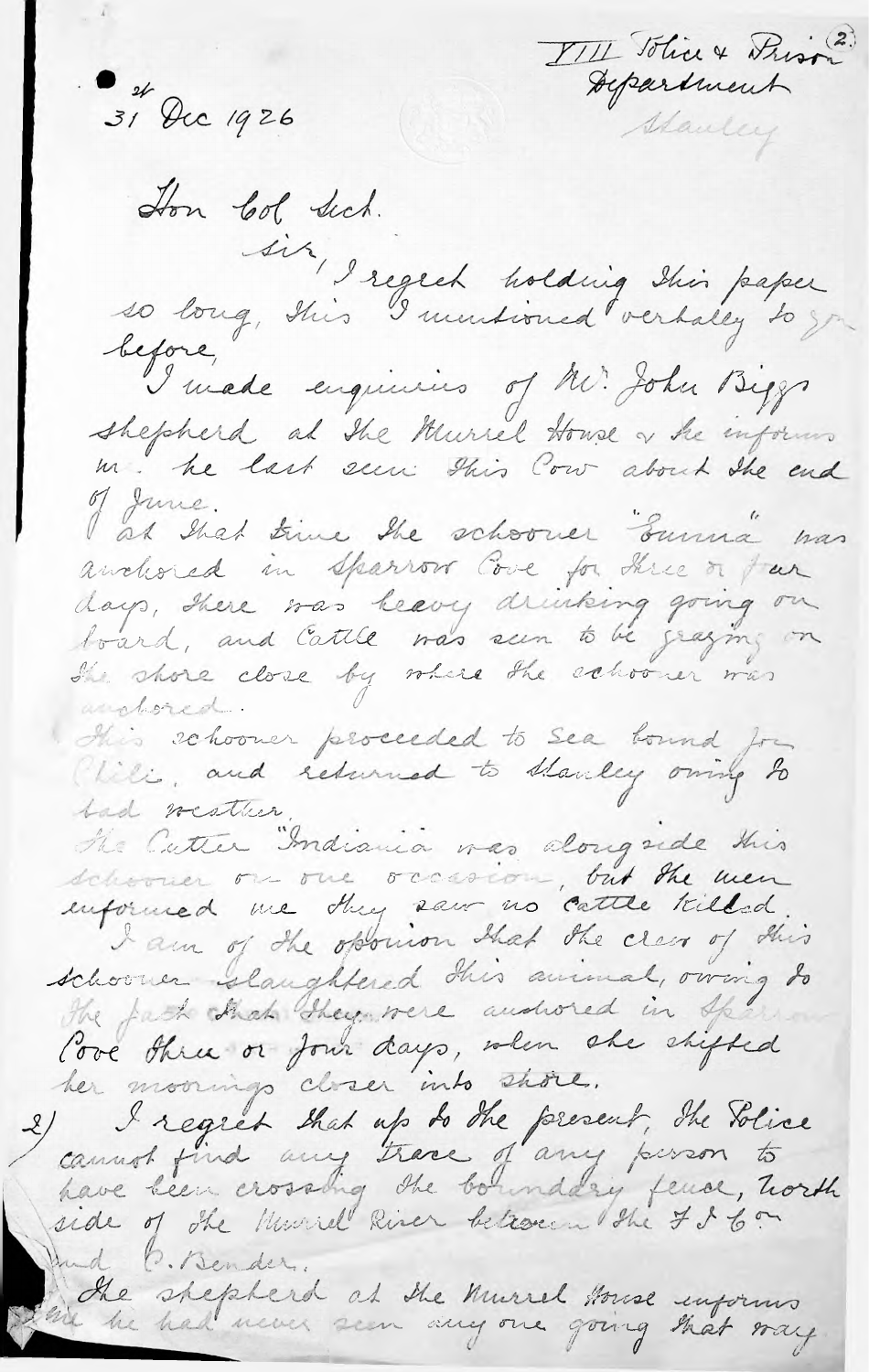I have the honour<br>In be sir Obedicinh servant

 $^{\prime\prime}\mathrm{B}^{\dagger}$ 

Who Calandal Secretary. **FEATERY**